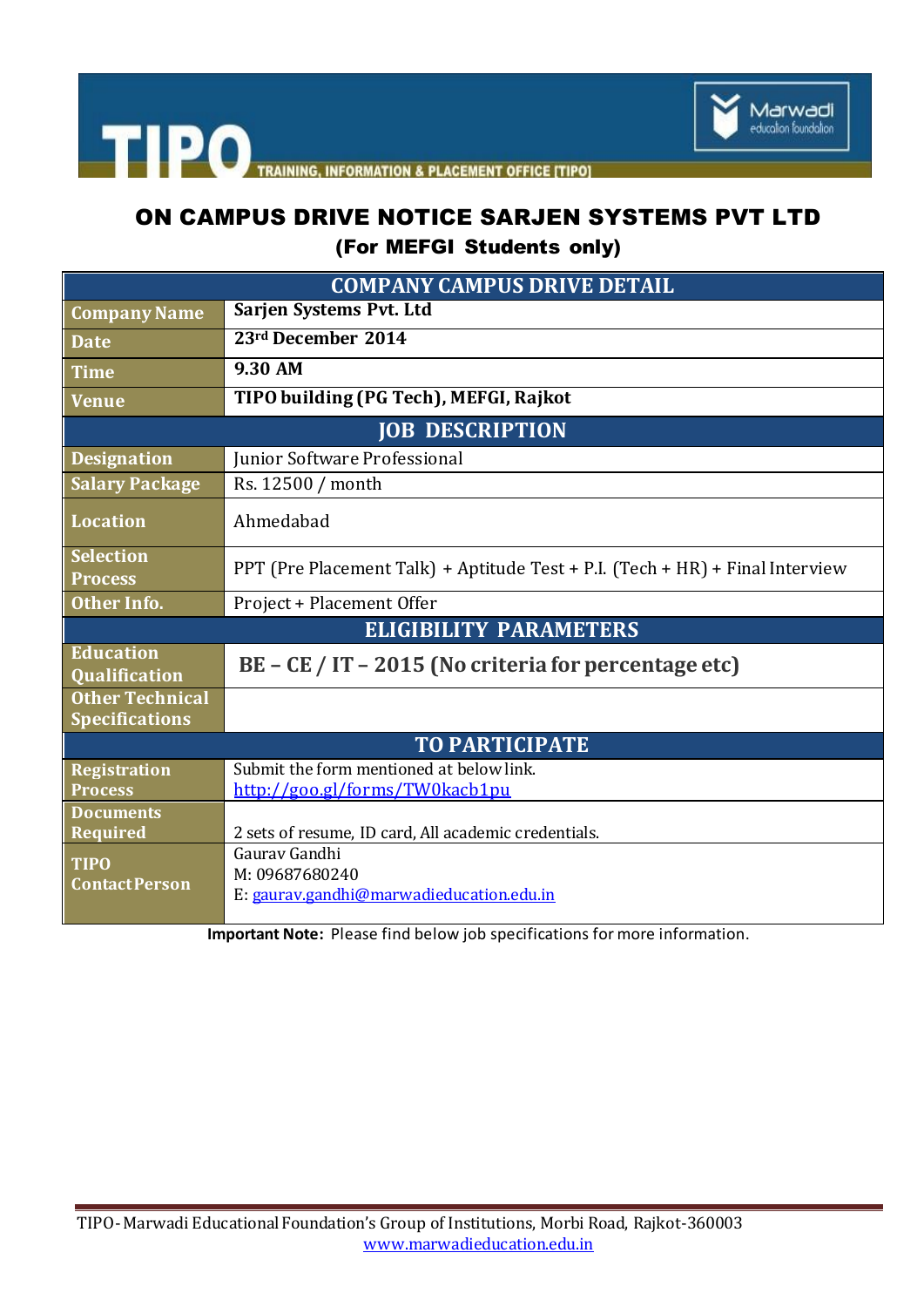

## ON CAMPUS DRIVE NOTICE SARJEN SYSTEMS PVT LTD (For MEFGI Students only)

#### **Job Specification:**

Skills: Asp.Net, VB.Net, MS SQL, Java Script, Jquery, JSON, ExtJs, Ajax, HTML, CSS, Web based applications.

Other Available Platforms: Java, Android, iPhone

Desired Skills: Communication, Interpersonal Skills and English Language Job Description:

Location: Ahmedabad

Reporting to: Project Lead / Team Lead

Working Schedule: Monday to Saturday (Except 2nd & 4th Sat), 9.30 am to 6.45 pm

Traveling & Deputation: Possible anywhere across the globe

Salary (CTC): 12500/- Per Month

Work Profile:

• Writing code or programs to get desired results.

• Troubleshooting code or programs that are causing errors or inaccuracy in various programs, and also software debugging.

• Configuration, customization, integration, data migration, designing system specifications standards, and programming.

• Documents and demonstrates solutions by developing documentation, flowcharts, layouts, diagrams, charts, code comments and clear code. Develops software solutions by studying information needs; conferring with users; studying systems flow, data usage, and work processes; investigating problem areas; following the software development life cycle.

#### **Important Note:**

− Hiring Pattern: Final Semester Project afterward Placement

− Duration of Project: Project work will be held between January 01, 2015 to June 30, 2015. Duration of project work will normally be 6 months, still it will depend upon the final semester exam schedule and project work submission. Individual will work as a "Project Associate" during this period.